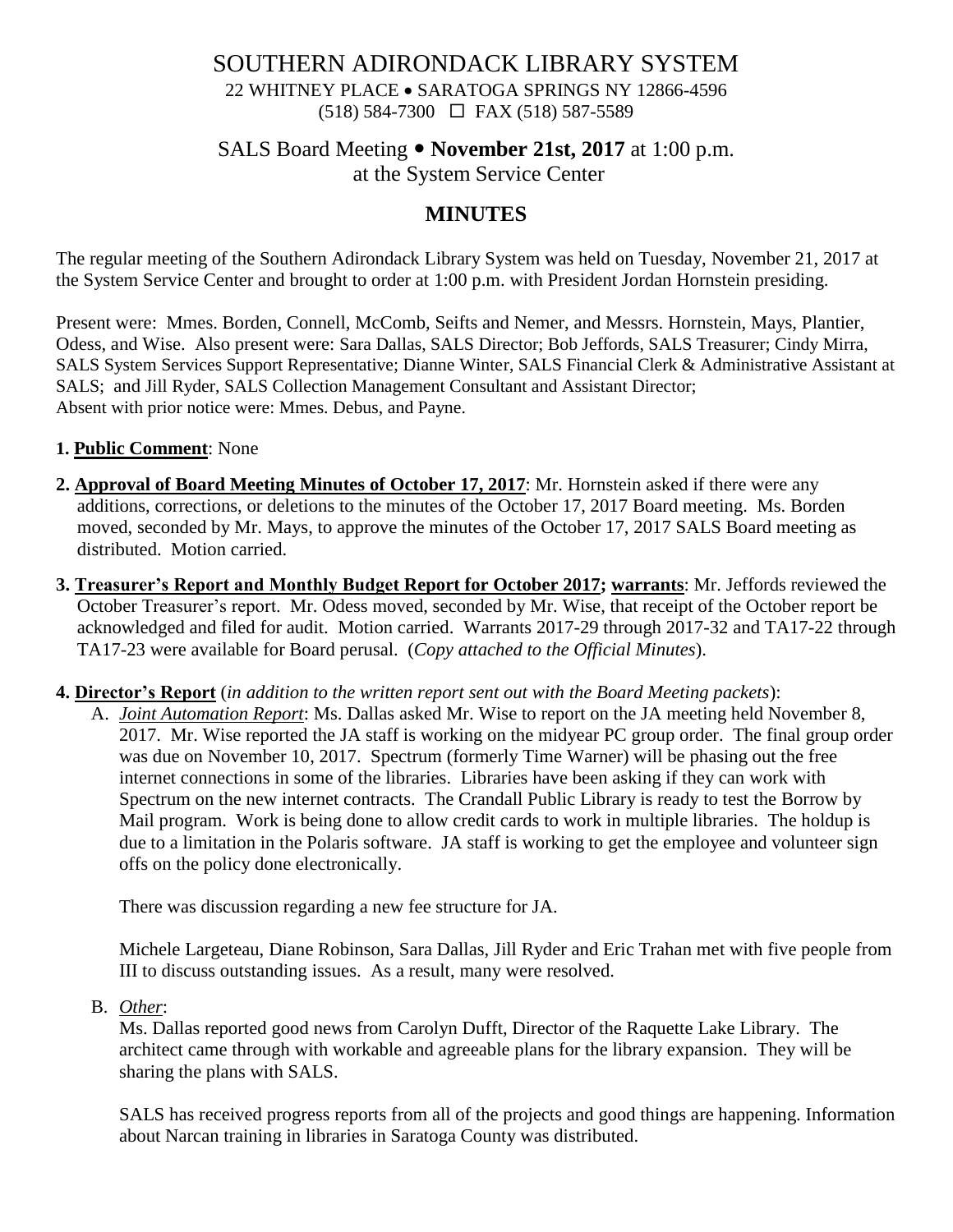*SALS Board Meeting Minutes, November 21, 2017……………………………………………………..……..2*

During the NYLA conference Ms. Dallas had a productive meeting with III/Polaris staff and met a new sales representative. Diane Robinson met with programmers and Ms. Dallas feels great strides were achieved.

The Division of Library Development contacted SALS regarding correspondences received from a member of the community. Bob Jeffords and Sara Dallas visited with the board to review board responsibilities in early summer.

There will be two meetings in December to discuss future formulas and funding for the Joint Automation Project. Over the years, the JA budget is growing larger than the fees and system contributions. The JA Finance Committee proposed changing the member fee formula to a calculation that produces a specific proposed budget amount based on each library's previous year circulation and holdings totals.

When SALS/MVLS JA purchased the product from Polaris almost 10 years ago, a children's PAC and a Spanish PAC were included. The products have not been updated by the vendor, the content in the Spanish PAC is problematic, and the children's PAC is not used or helpful. By eliminating both products, JA will save approximately \$3,000 a year. None of the SALS or MVLS member libraries expressed any interest in keeping these products.

Ms. Dallas shared the proposed minimum standards provided by the State Librarian. Deadline to comment on the proposed minimum standards is December 18, 2017.

Ms. Dallas reported that the FCC will vote on December 14, 2017 to rescind Network Neutrality. Network Neutrality is the concept of online non-discrimination. It is the principle that Internet service providers should enable access to all content and applications regardless of the source, without favoring or blocking particular products or websites.

### **5. Committee Reports**:

A. *Audit & Finance*: Mr. Wise reported that the SALS Board will need to approve the following 2017 JA budget amendments:

Increase Membership dues by \$100 to \$415 Increase Software Maintenance by \$9,250 to \$103,250 Increase Hardware Maintenance by \$3,800 to \$11,800 Decrease Equipment by \$13,150 to \$13,450

Mr. Wise reported that the SALS Board will need to approve the JA Security Policy Addendum.

There will be a meeting on December 13, 2017 at 9:30 am in the Clifton Park-Halfmoon Public Library. The purpose of the meeting is to discuss the new proposed fee structure for 2019.

B. *Building*: Ms. Dallas reported that the heating and cooling system has been replaced and all the employees are happy. They will be finishing shortly the PTAC unit and filler. Due to the bids staying under budget SALS is waiting on bids for installing LED lighting. The railing for the front ramp will be installed shortly.

C. *Bylaws Committee*: No report.

- D. *Central Library Aid and Services*: No report
- E. *County Aid Coordinators*: No report
- F. *Library Services:* No report.